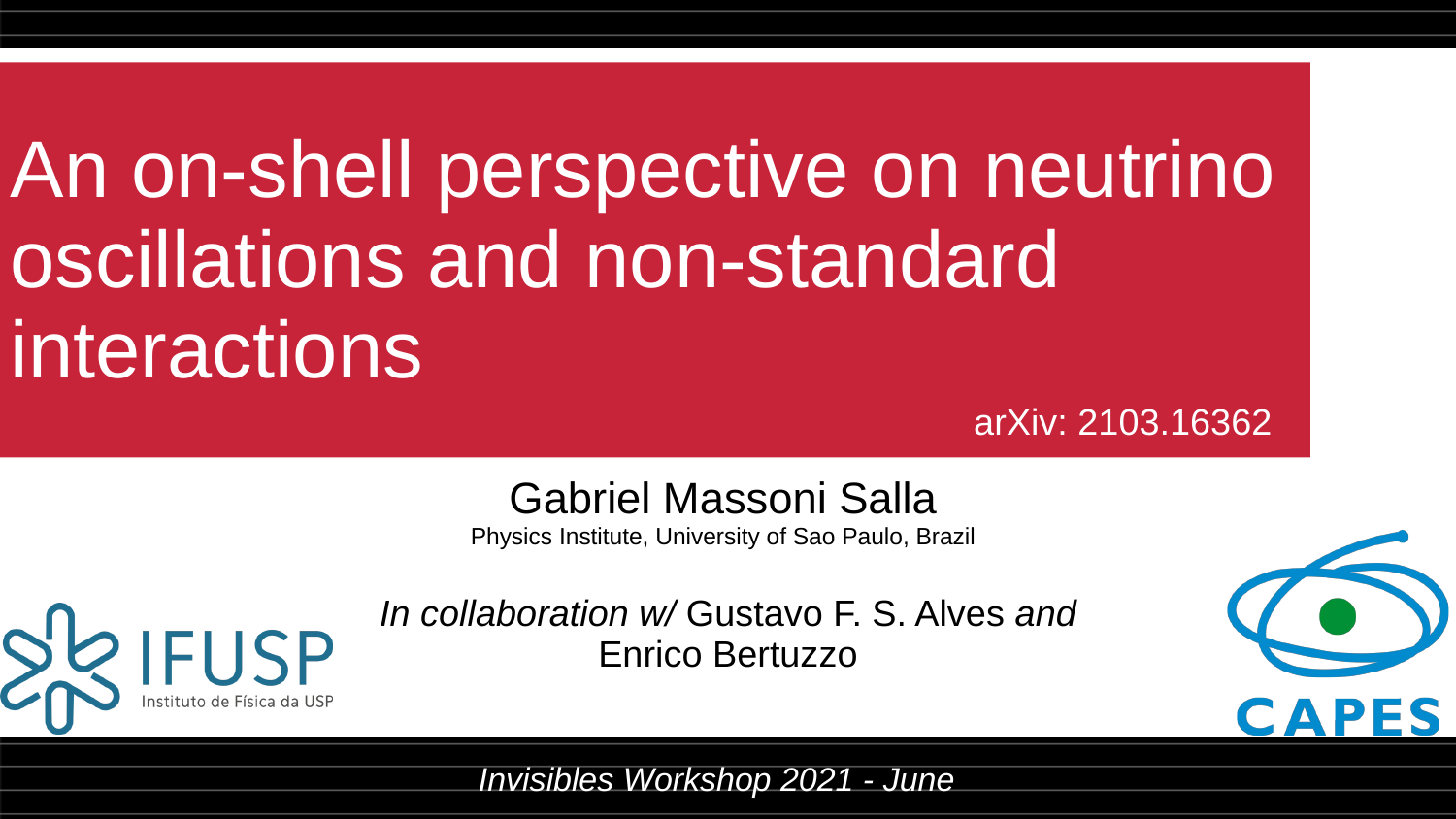

• Apply on-shell formalism to neutrino oscillations.

• Complementary to other approaches based on QFT and QM.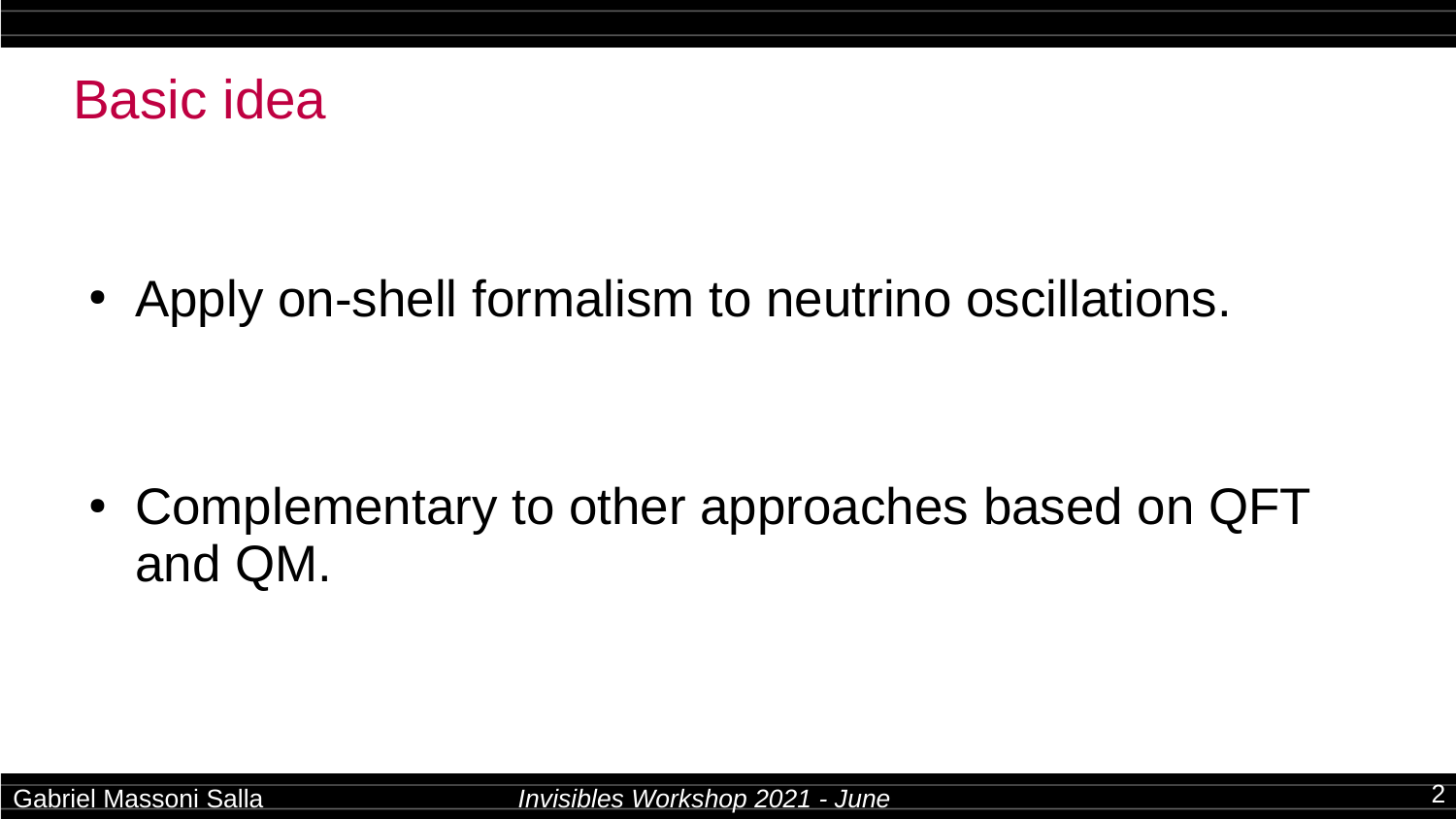

• No fields and Lagrangians, only amplitudes:



• Only particles and symmetries as inputs:

$$
\nu,~W,~e,~SU(2)_L\times U(1)_Y,~U(1)_{\rm EM}
$$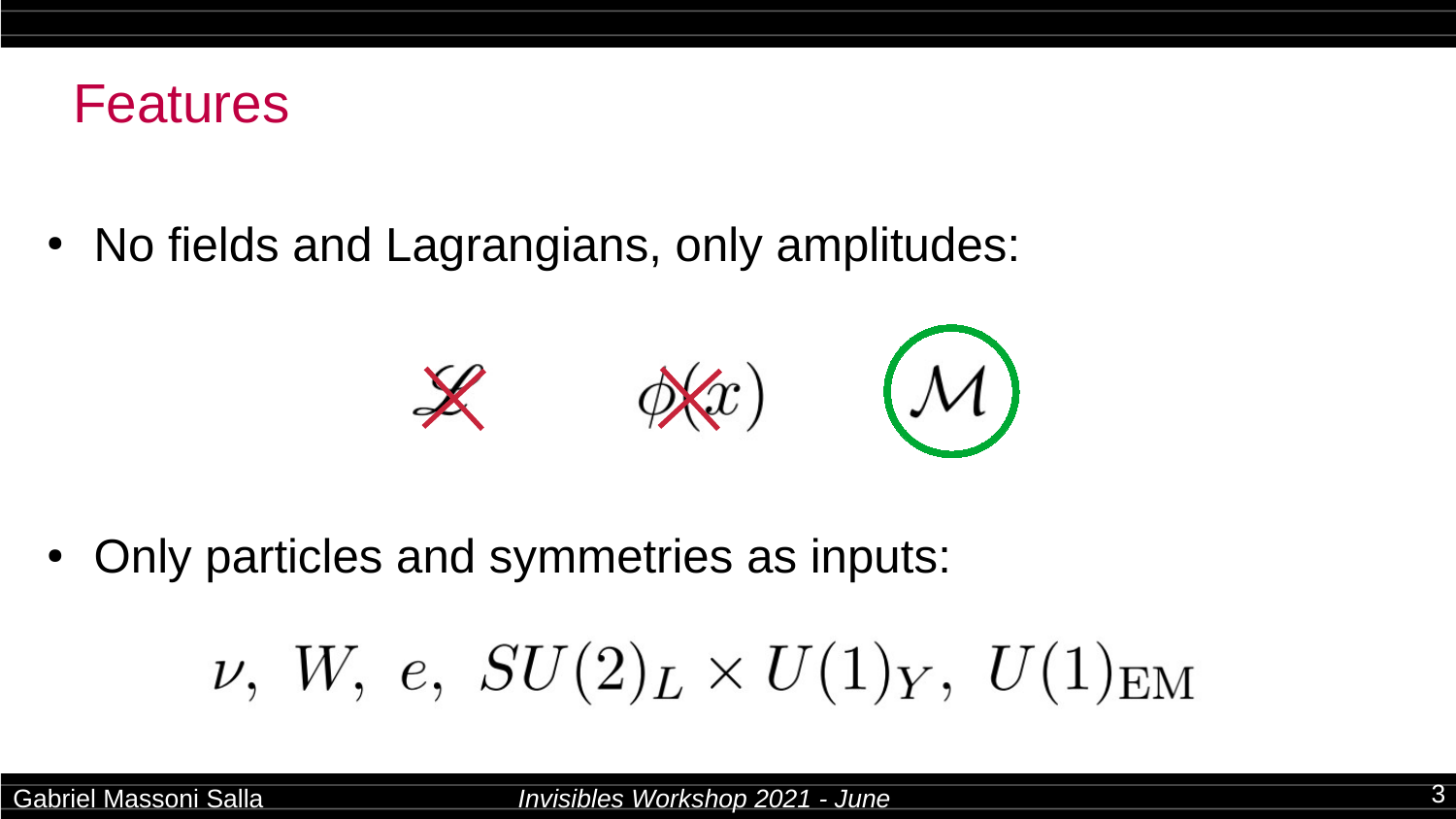

• Production and detection 3 point amplitudes are completely fixed by Lorentz invariance:

$$
\mathcal{M}\left(\nu\;\bar{e}\;W\right)=\text{fixed}
$$

• This amplitude includes all possible new physics effects.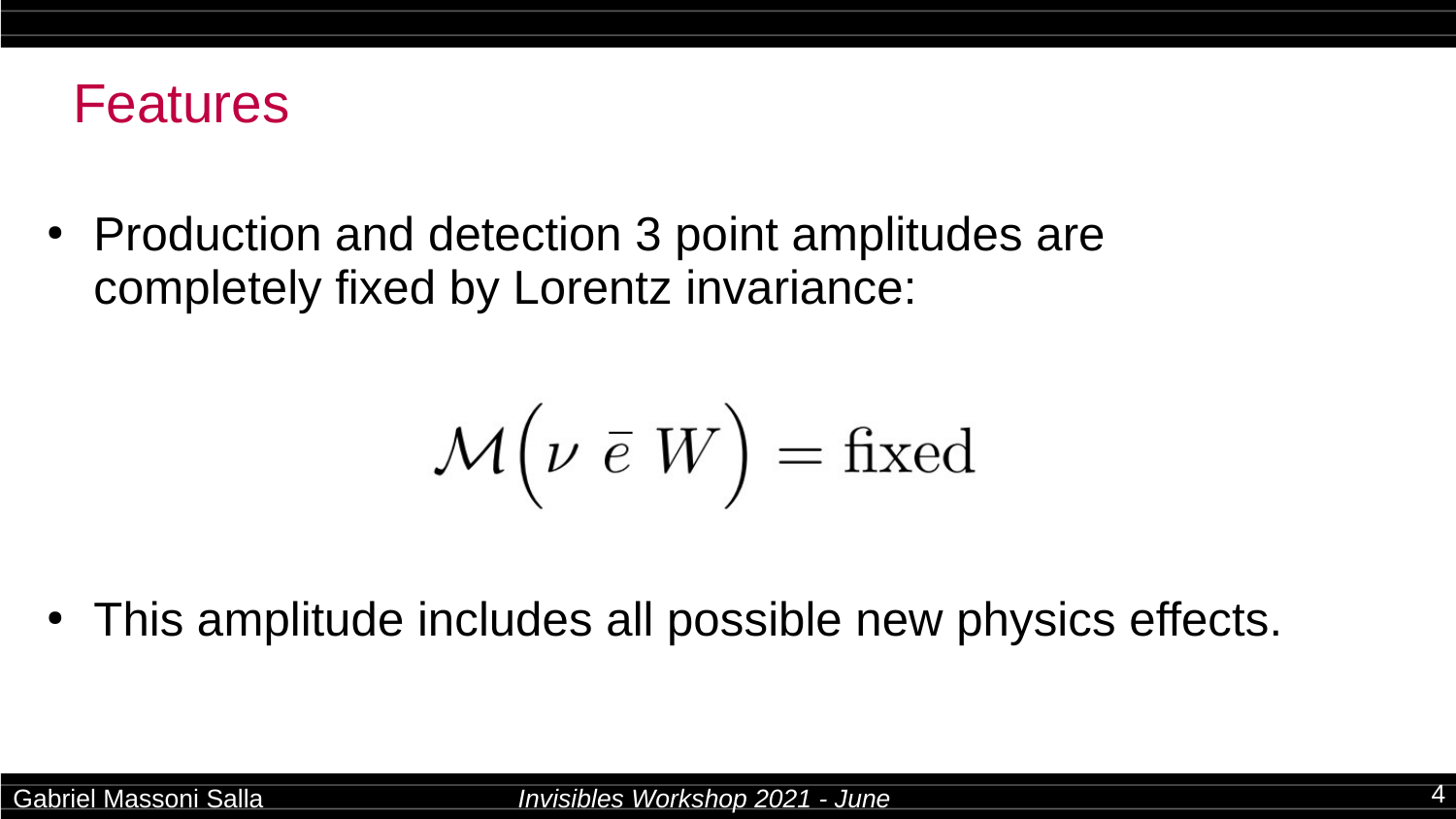#### Features

• Connection between EW broken and unbroken phases

$$
{\mathcal M}_{\rm massive} \stackrel{\frac{m}{E} \ll 1}{\longrightarrow} {\mathcal M}_{\rm massless}
$$

- Recover the PMNS matrix.
- Takes into account different EFTs: SMEFT and  $v$ SMEFT.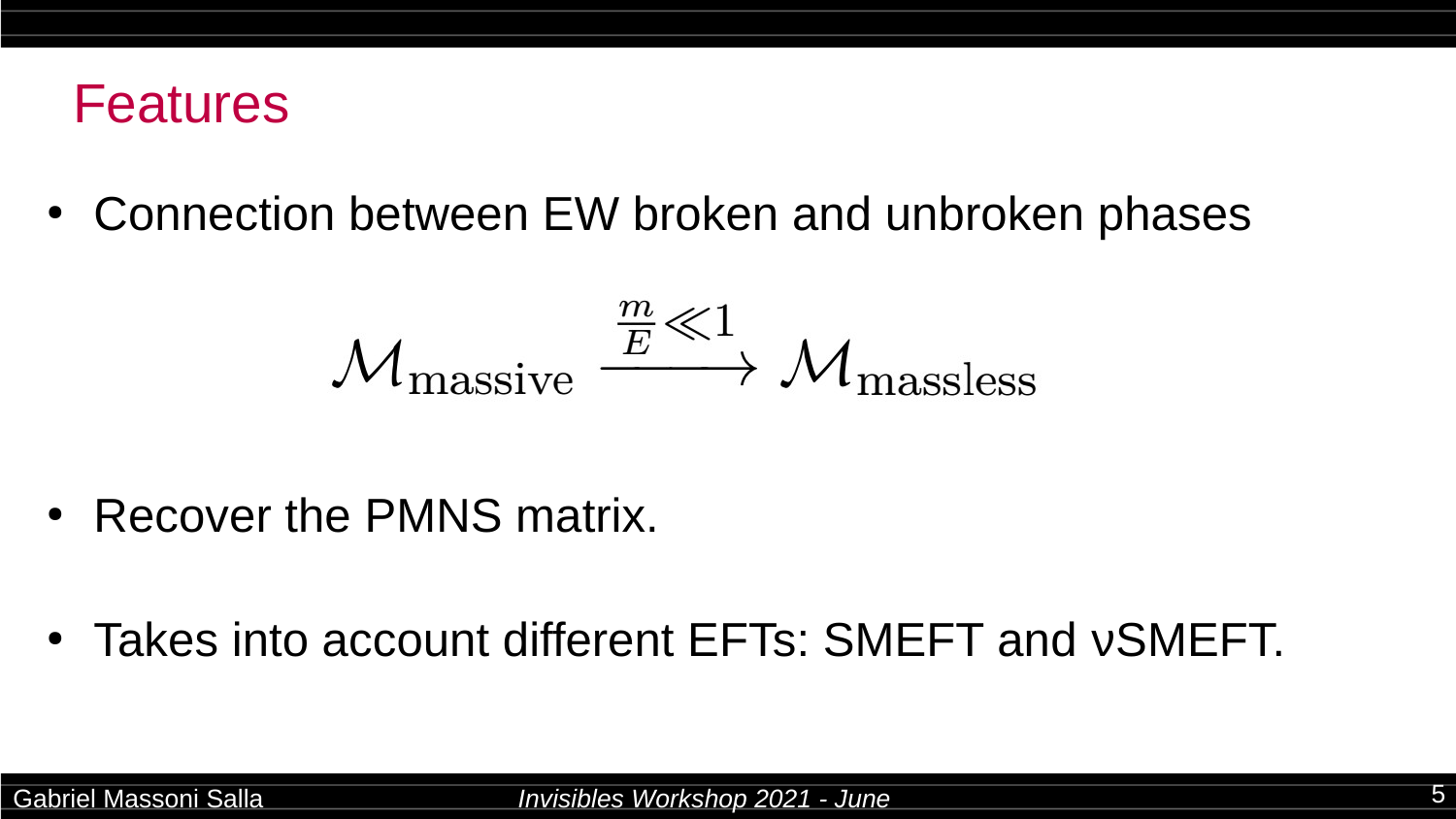### Features

• Oscillation amplitude is computed at tree-level through polology (unitarity+locality):



- Near on-shellness of the neutrino is manifest.
- All new physics is parametrized!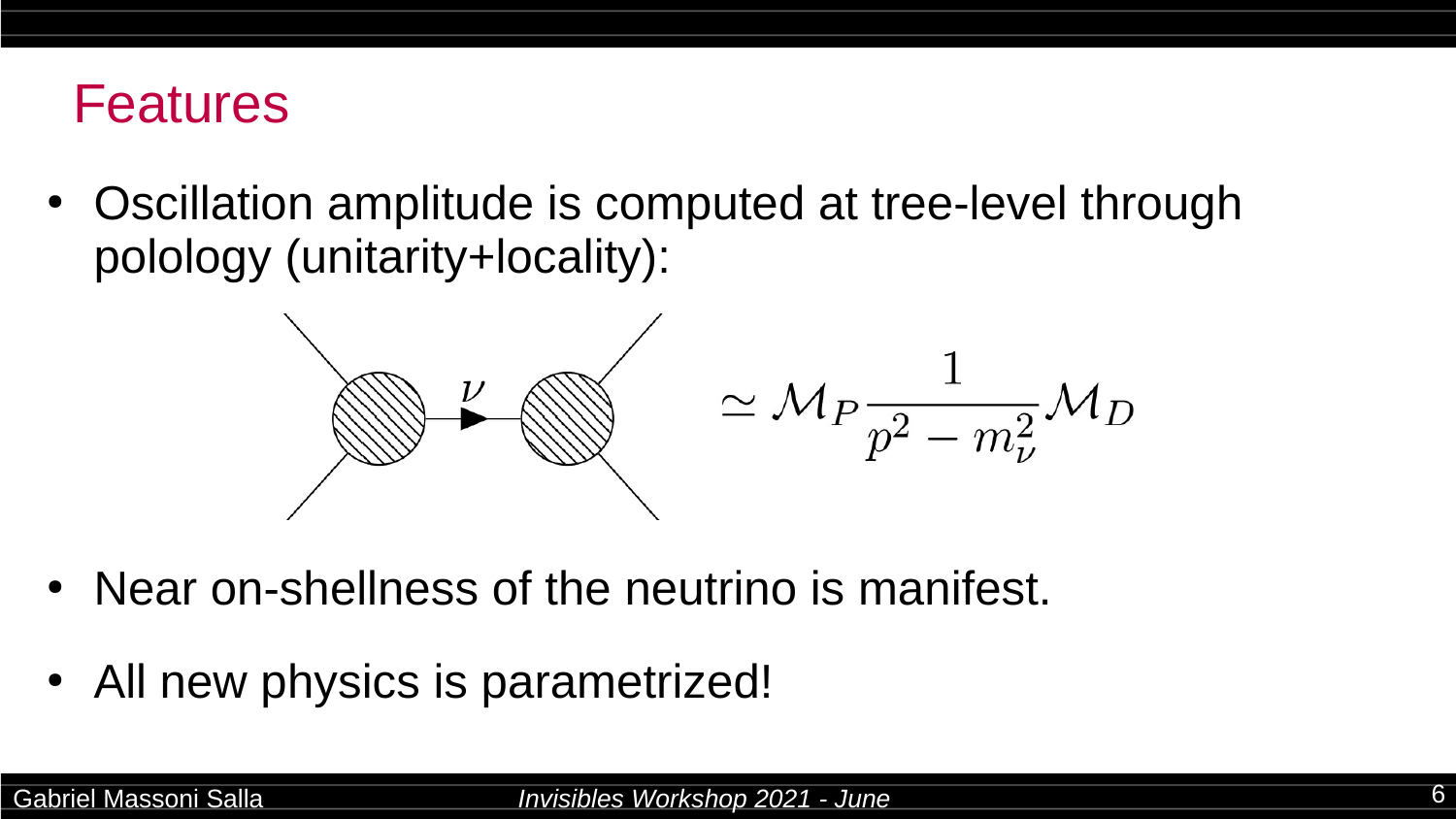

• On-shell methods provide new insights on neutrino oscillations.

• Relies strongly on first principles.

• Low-energy amplitudes are all-order expansions in EFTs.